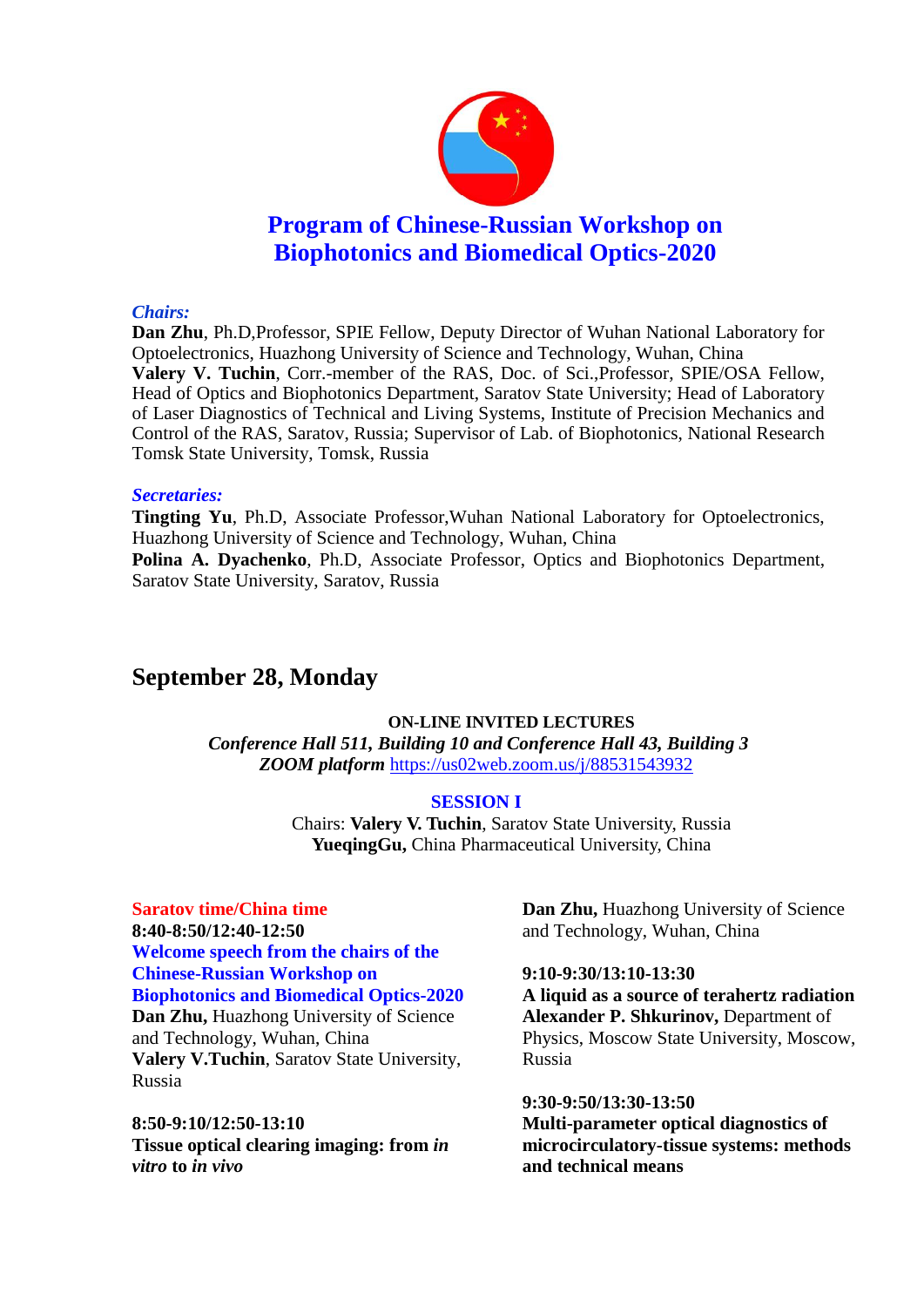**Andrey V. Dunaev**, Orel State University, Orel, Russia

**9:50-10:10/13:50-14:10**

**Dispersion-mediated conjugate suppression for high speed optical computing OCT imaging Ping Xue, Tsinghua University, Beijing,** China

**10:10-10:30/14:10-14:30 Silicon nanomaterials for Biosensing and Bioimaging** Yao He, Soochow University, Suzhou,

China

# **10:30-10:50/14:30-14:50**

**A superstable homogeneous lipiodol-ICG formulation for locoregional hepatocellular carcinoma treatment Gang Liu,** Xiamen University, Xiamen, China

# **10:50-11:10/14:50-15:10**

**The Role of Individual Cysteine Substitutions in the Fast Photoswitching and Photoconversion of the Biphotochromic Fluorescent Protein SAASoti**

**Alexander P. Savitsky,** Bach Institute of Biochemistry, Research Center of Biotechnology of the RAS, Moscow, Russia

# **11:10-11:30/15:10-15:30**

**Structural and Functional Optical Coherence Tomography, Technology and Applications Zhihua Ding,** Zhejiang University, Hangzhou, China

**11:30-11:50/15:30-15:50 Bimodal optoacoustic & fluorescent probes for theranostics Dmitry A. Gorin,** Skolkovo Institute of Science and Technology, Skoltech, Moscow, Russia

**11:50-12:10/15:50-16:10 High affinity ligands for precise tumor diagnosis**

**Yueqing Gu,** China Pharmaceutical University, Nanjing, China

# **12:10-12:30/16:10-16:30**

**Optimization of spectral and spatial light beam distribution of optical systems for photodynamic therapy Andrey V. Belikov,** ITMO University, Saint-Petersburg, Russia

### **12:30-12:50/16:30-16:50 COFFEE BREAK**

# **SESSION II**

Chairs: **Hui Ma,** Tsinghua University, China **Mikhail Yu. Kirillin,** Institute of Applied Physics RAS, Russia

**12:50-13:10/16:50-17:10 Study on the Relationship between Reduced Scattering Coefficient and Young's Modulus in Microwave Ablation Zhiyu Qian,** Nanjing University of Aeronautics and Astronautics, Nanjing, China

**13:10-13:30/17:10-17:30 Mining polarization features from a Mueller matrix**

**Hui Ma,** Tsinghua University, Beijing, China

**13:30-13:50/17:30-17:50 Imaging Processing of Laser Speckle Contrast Imaging of Blood Flow** Pengcheng Li, Huazhong University of Science and Technology; Wuhan, China/Hainan University, Haikou, China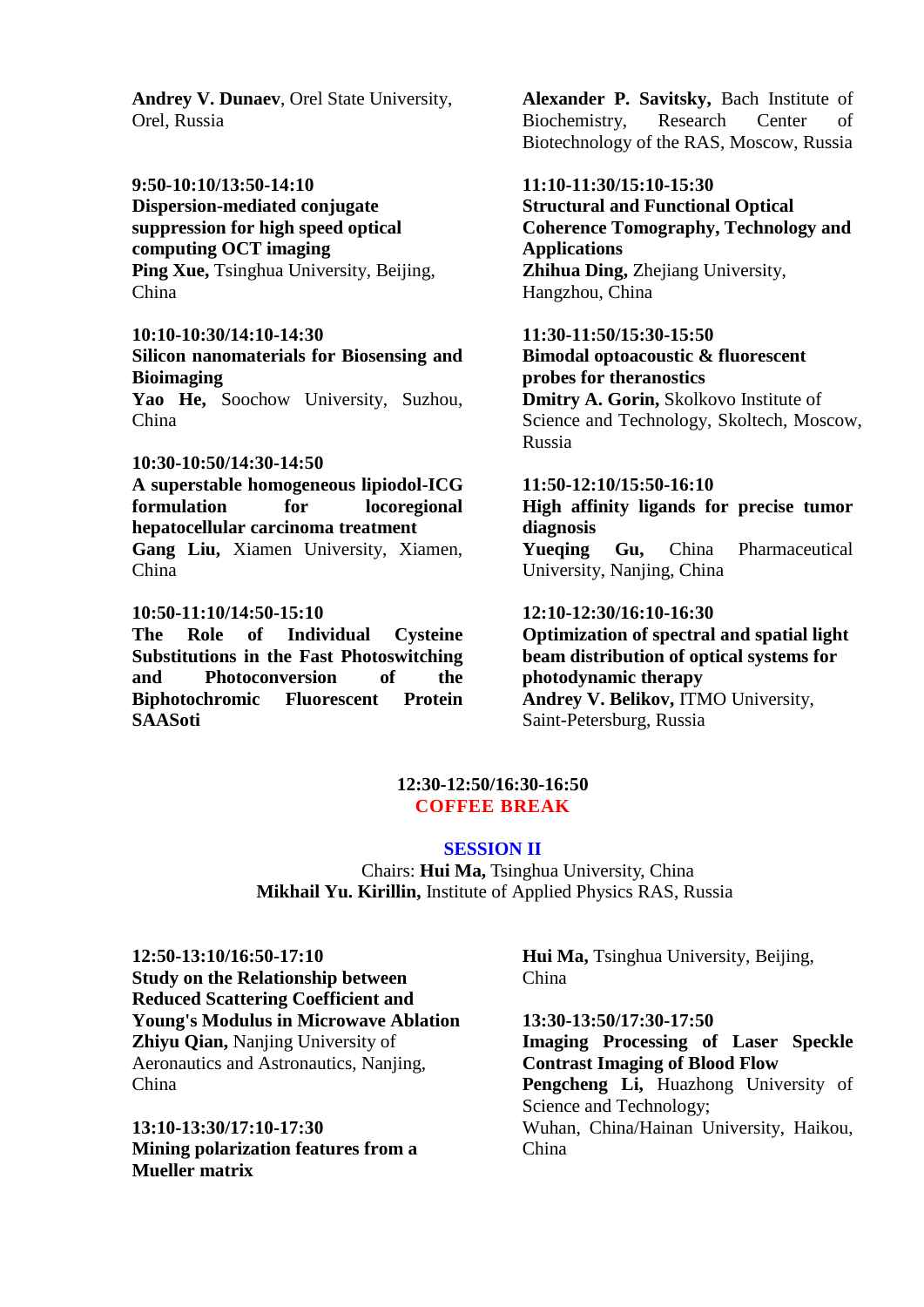**13:50-14:10/17:50-18:10 Tumor microenvironment-responsive drug delivery systems Yi Ma,** China Pharmaceutical University,

Nanjing, China

**14:10-14:30/18:10-18:30 Laser-induced local vascular responses Dmitry E. Postnov,** Saratov State University, Saratov, Russia

#### **14:30-14:50/18:30-18:50**

**Optical techniques for blood microrheology assessing: red blood cells deformability, aggregation and their interrelation**

**Andrei E. Lugovtsov,** M.V. Lomonosov Moscow State University, Moscow, Russia

### **14:50-15:10/18:50-19:10 Photodynamic therapy with BPD-based nanoconstructs under complementary**

# **fluorescence and optoacoustic imaging monitoring**

**Ilya V. Turchin,** Institute of Applied Physics of the RAS, Nizhny Novgorod, Russia

#### **15:10-15:30/19:10-19:30**

**Monte Carlo simulation of COVID-19 spread in early and peak stages in different regions of Russian Federation using an agent-based modelling Mikhail Yu. Kirillin,** Institute of Applied Physics RAS, Nizhny Novgorod, Russia

**15:30-15:50/19:30-19:50 MOUSE: Advanced Approaches to Skin In Vivo Optical Clearing Elina A. Genina,** Saratov State University, Saratov, Russia

# **15:50-16:10/19:50-20:10 COFFEE BREAK**

#### **SESSION III**

Chairs: **Gang Liu,**Xiamen University, China **Oxana V. Semyachkina-Glushkovskaya,** Saratov State University, Russia

**16:10-16:30/20:10-20:30 Breakthrough strategies of stimulation of the cerebral lymphatics during sleep Oxana V. Semyachkina-Glushkovskaya,**  Saratov State University, Saratov, Russia

**16:30-16:50/20:30-20:50 In Vivo Raman Spectroscopy for Chronic Diseases Detection Ivan A. Bratchenko,** Samara National Research University, Samara, Russia

**16:50-17:10/20:50-21:10 Nanomedicine in cancer immunotherapy** **XiaolongLiu**,Mengchao Hepatobiliary Hospital of Fujian Medical University, Fuzhou, China

# **17:10-17:30/21:10-21:30 Sapphire fiber bundles for terahertz imaging with spatial resolution beyond the Abbe limit**

**Kirill I. Zaytsev,** Prokhorov General Physics Institute of the Russian Academy of Sciences, Bauman Moscow State Technical University, Moscow, Institute for Regenerative Medicine, Sechenov University, Moscow, Russia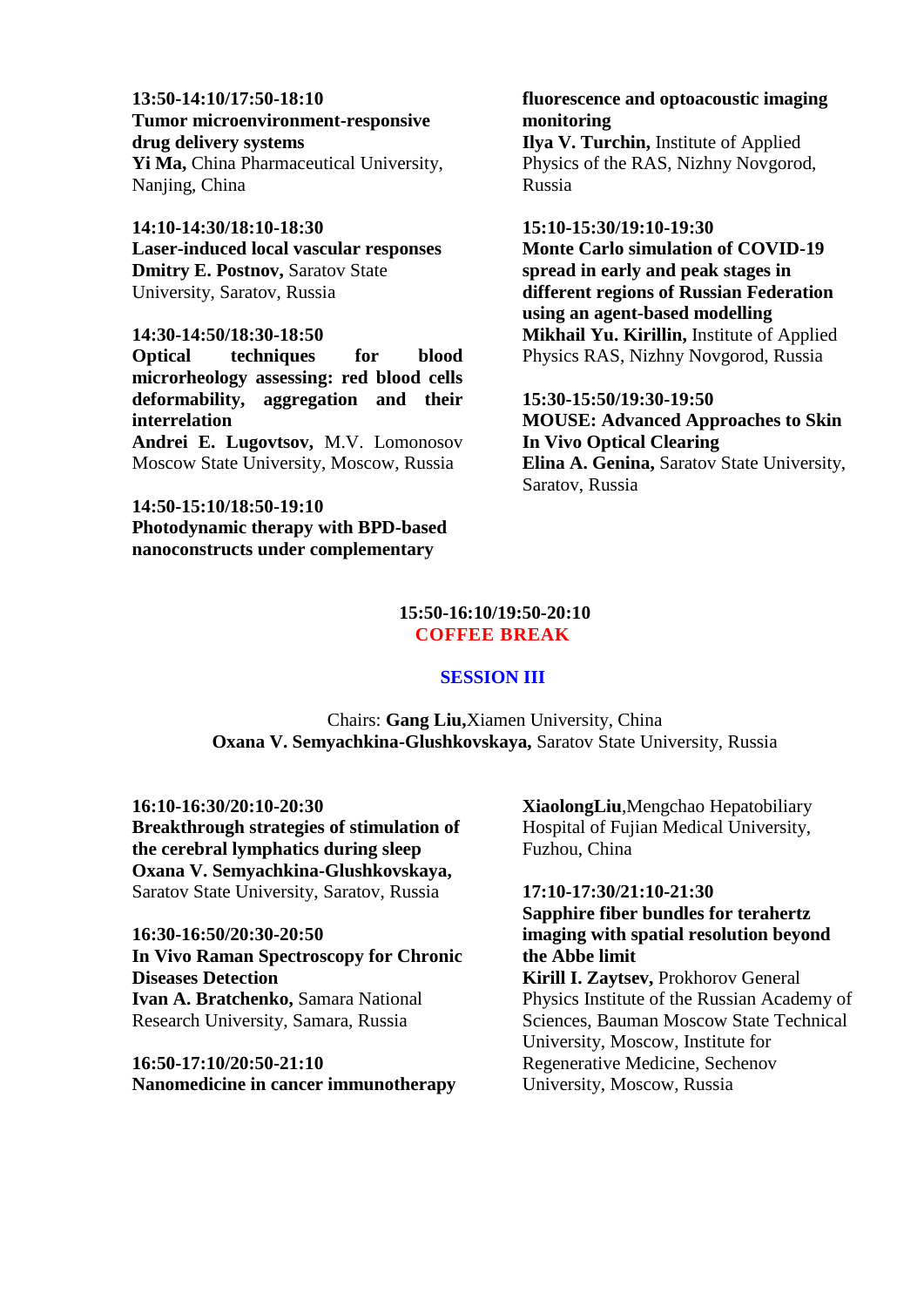# **September 29, Tuesday**

### **CHINESE REPORTS SESSION IV**

#### **Voov ID: 945 737 579. Accessing code**:**123456**

**Chairs: Junle Qu**, Peking University, Beijing, China **ShaoqunZeng,** Huazhong University of Science and Technology, China

# **Saratov time/China time**

**5:30-5:50/9:30-9:50 Multimodal optical imaging for small animal research Xiaoquan Yang,** Huazhong University of Science and Technology, Wuhan, China

**5:50-6:10/9:50-10:10 Artificial intelligence assisted screening for cervical cancer Xiuli Liu,** Huazhong University of Science and Technology, Wuhan, China

**6:10-6:30/10:10-10:30 NIR skull optical clearing window for in vivo cortical vasculature imaging and targeted manipulation Dongyu Li**

Huazhong University of Science and Technology, Wuhan, China

#### **6:30-6:50/10:30-10:50**

**MACS: Rapid aqueous clearing system for three-dimensional mapping of intact organs** Jingtan Zhu, Huazhong University of Science and Technology, Wuhan, China

#### **6:50-7.10/10:50-11:10**

**MACS: Rapid aqueous clearing system for three-dimensional mapping of intact organs Jingtan Zhu**Huazhong University of Science and Technology, Wuhan, Chinа

# **ON-LINE INVITED LECTURES** *Conference Hall 511, Building 10 and Conference Hall 43, Building 3*

#### **SESSION V**

*ZOOM platform*<https://us02web.zoom.us/j/88531543932>

Chairs: **Buhong Li**, Fujian Normal University, Fuzhou, China **Dmitry E. Postnov,** Saratov State University, Saratov, Russia

#### **Saratov time/China time**

**8:50-9:10/12:50-13:10 Multimodal tissue imaging at optical clearing Valery V. Tuchin,** Saratov State University,

Institute of Precision Mechanics and Control of the RAS, Saratov; National Research Tomsk State University, Tomsk, Russia

### **9:10-9:30/13:10-13:30**

**Early diagnosis of diseases by label-free, high-resolution, multiparametric imaging ZhiyiLiu,**Zhejiang University, Zhejiang, China

# **9:30-9:50/13:30-13:50 Progress on Stimulated Emission Depletion Microscopy Junle Qu,** Shenzhen University, Shenzhen, China

**9:50-10:10/13:50-14:10 Recent advances in optical imaging for photodynamic therapy Buhong Li,** Fujian Normal University, Fuzhou, China

**10:10-10:30/14:10-14:30 Multiscale photoacoustic microscopy**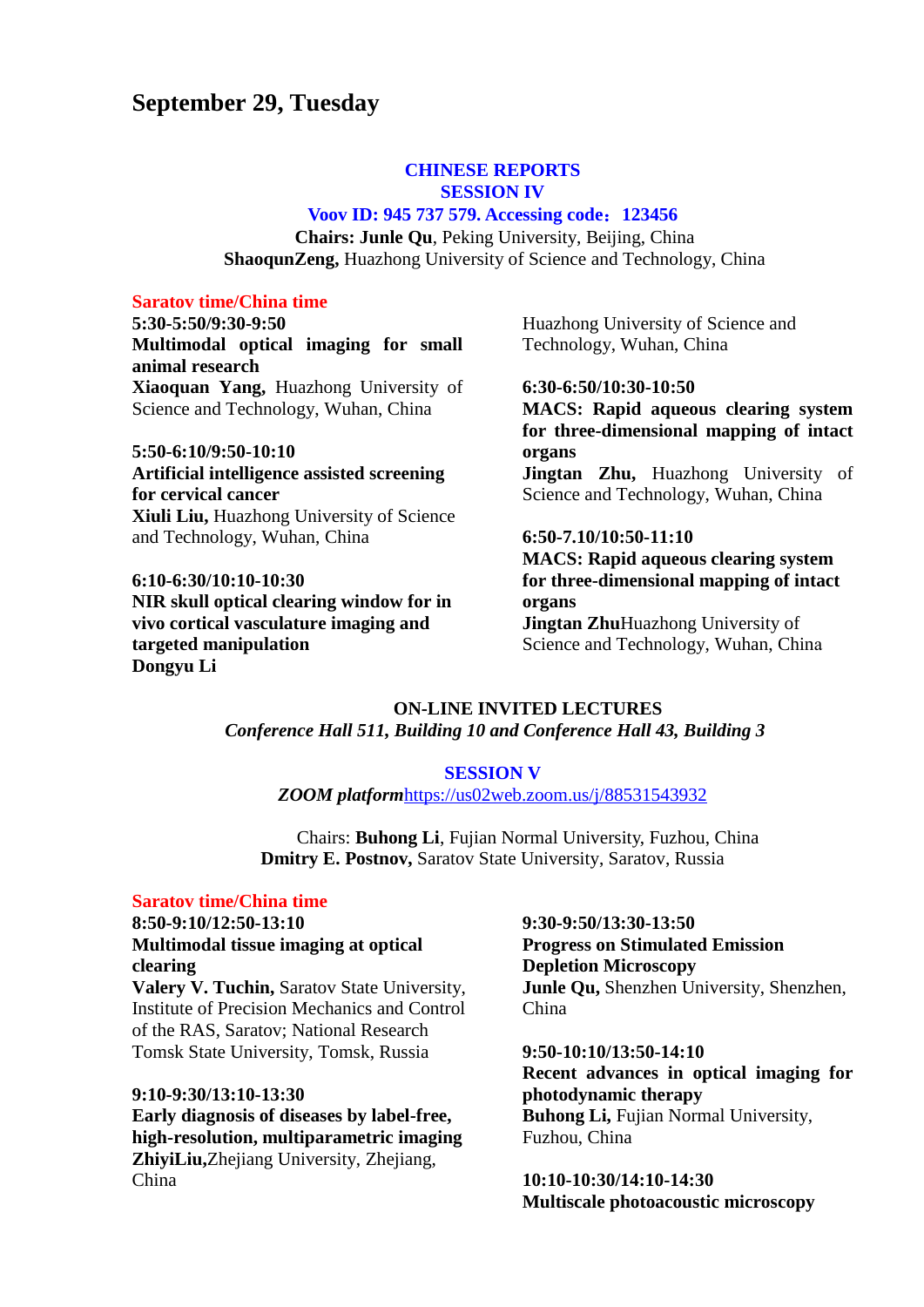Lei Xi. Southern University of Science and Technology, Shenzhen, China

#### **10:30-10:50/14:30-14:50**

**Gap-enhanced (resonance) Raman tags for bioimaging**

**Jian Ye,** Shanghai Jiao Tong University, Shanghai, China

#### **10:50-11:10/14:50-15:10**

# **Characterization of tissue elasticity with Optical Coherence Elastography: going beyond the linear paradigm**

**Vladimir Yu. Zaitsev,** Institute of Applied physics RAS &Privolzhsky Research Medical University, Nizhniy Novgorod, Russia

# **11:10-11:30/15:10-15:30**

**Optical Microendoscopy and its applications**

**Ling Fu,** Huazhong University of Science and Technology, Wuhan, China

### **11:30-11:50/15:30-15:50**

**Biomedical applications of nonlinear optical microimaging techniques Liwei Liu**, Shenzhen University, Shenzhen, China

**11:50-12:10/15:50-16:10 Medical applications of IR and THz imaging and machine learning**

Yury V. Kistenev, Tomsk State University, Tomsk, Russia

# **12:10-12:30/16:10-16:30**

**Angiogenesis and glial responses after near-infrared light attenuates Aβ burden and alleviates cognitive impairments in APP/PS1 mice Xunbin Wei,** Peking University, Beijing,

China

# **SFM PLENARY LECTURE September 29, Tuesday, 15:20- 16:00/19:20-20:00**

**https://osachapter.zoom.us/j/98300886300 Multimodal optical diagnostics of cancer Valery P. Zakharov,** Samara National Research University, Samara, Russia **SFM PLENARY LECTURE**

**September 30, Wednesday, 12:40- 13:20/16:40-17:20**

# **https://osachapter.zoom.us/j/98300886300**

**Decellularized materials in regenerative medicine through the prism of biophotonics**

**Peter S. Timashev,** Institute for Regenerative Medicine, Sechenov University, Department of Polymers and Composites, N.N. Semenov Institute of Chemical Physics of RAS, Institute of Photonic Technologies, Research Center "Crystallography and Photonics" of RAS, Russia

# **12:30-12:40/16:30-16:40 Closing Speech**

**Junle Qu,** Shenzhen University, China **Valery V.Tuchin**, Saratov State University, Russia

# **INTERNET REPORTS**

- **1. Evaluation of dynamic viscosity of turbid fluids using optical coherence tomography** A.Yu. Potlov, S.V. Frolov and S.G. Proskurin Tambov State Technical University, Russia
- **2. A method for evaluation of absolute and relative blood flow velocities in soft biological tissues using optical**

**coherence tomography** A.Yu. Potlov, S.V. Frolov and S.G. Proskurin Tambov State Technical University, Russia

3. **Mitogenetic effect (stimulation of mitoses with ultra-weak UV-radiation) and its applications to cancer research and diagnostics** I. V. Volodyaev, M.V. Lomonosov Moscow State University,